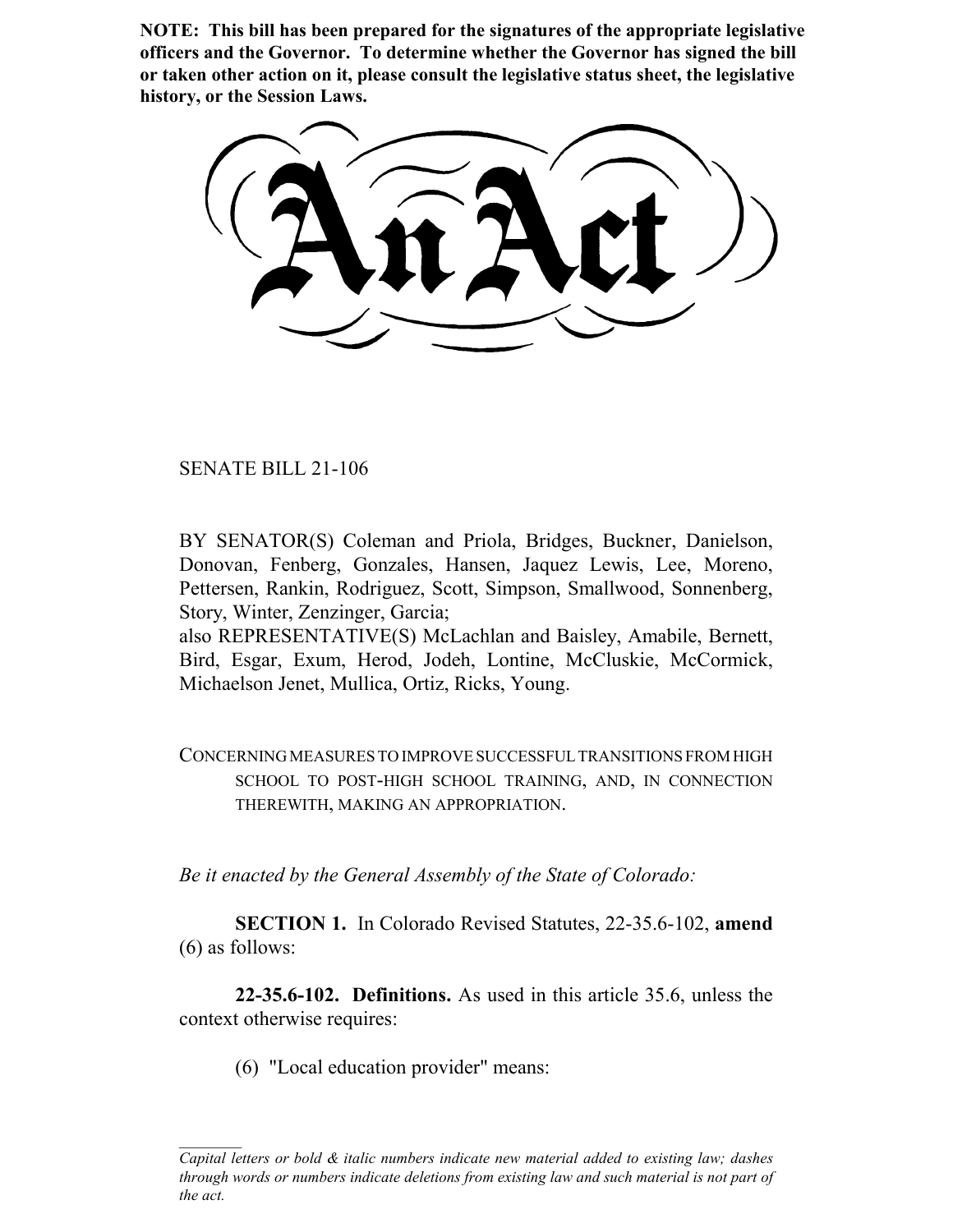(a) A school district organized pursuant to article 30 of this title 22;

(b) A SCHOOL OF A SCHOOL DISTRICT, AS DESCRIBED IN SUBSECTION  $(6)(a)$  OF THIS SECTION;

(c) A board of cooperative services created pursuant to article 5 of this title 22;

(d) A charter school authorized by a school district pursuant to part 1 of article 30.5 of this title 22; or

(e) An institute charter school authorized by the state charter school institute pursuant to part 5 of article 30.5 of this title 22.

**SECTION 2.** In Colorado Revised Statutes, 22-35.6-103, **amend** (2) as follows:

**22-35.6-103. High school innovative learning pilot program created - rules.** (2) The state board shall promulgate rules as necessary to implement the pilot program, including, at a minimum, application timelines and any information to be included in the application in addition to the information required in section 22-35.6-104 (1). In adopting rules, the state board shall ensure, to the extent possible, that a local education provider that is a school district that enrolls fewer than two thousand students, A SCHOOL OF A SCHOOL DISTRICT OR OF A BOARD OF COOPERATIVE SERVICES, a district charter school, or an institute charter school may submit a simplified application.

**SECTION 3.** In Colorado Revised Statutes, 22-35.6-104, **amend** (1) introductory portion and (1)(d); and **add** (4) as follows:

**22-35.6-104. High school innovative learning pilot program application - requirements - rules.** (1) To participate in the pilot program, a local education provider or a group of local education providers must apply to the department in accordance with the timelines and procedures established by rule of the state board. A SCHOOL OF A SCHOOL DISTRICT MAY PARTICIPATE IN THE PILOT PROGRAM AS PART OF THE SCHOOL DISTRICT OR APPLY TO PARTICIPATE IN THE PILOT PROGRAM INDEPENDENTLY. A district charter school may participate in the pilot program as part of its authorizing school district or apply to participate in the pilot program independently. A

PAGE 2-SENATE BILL 21-106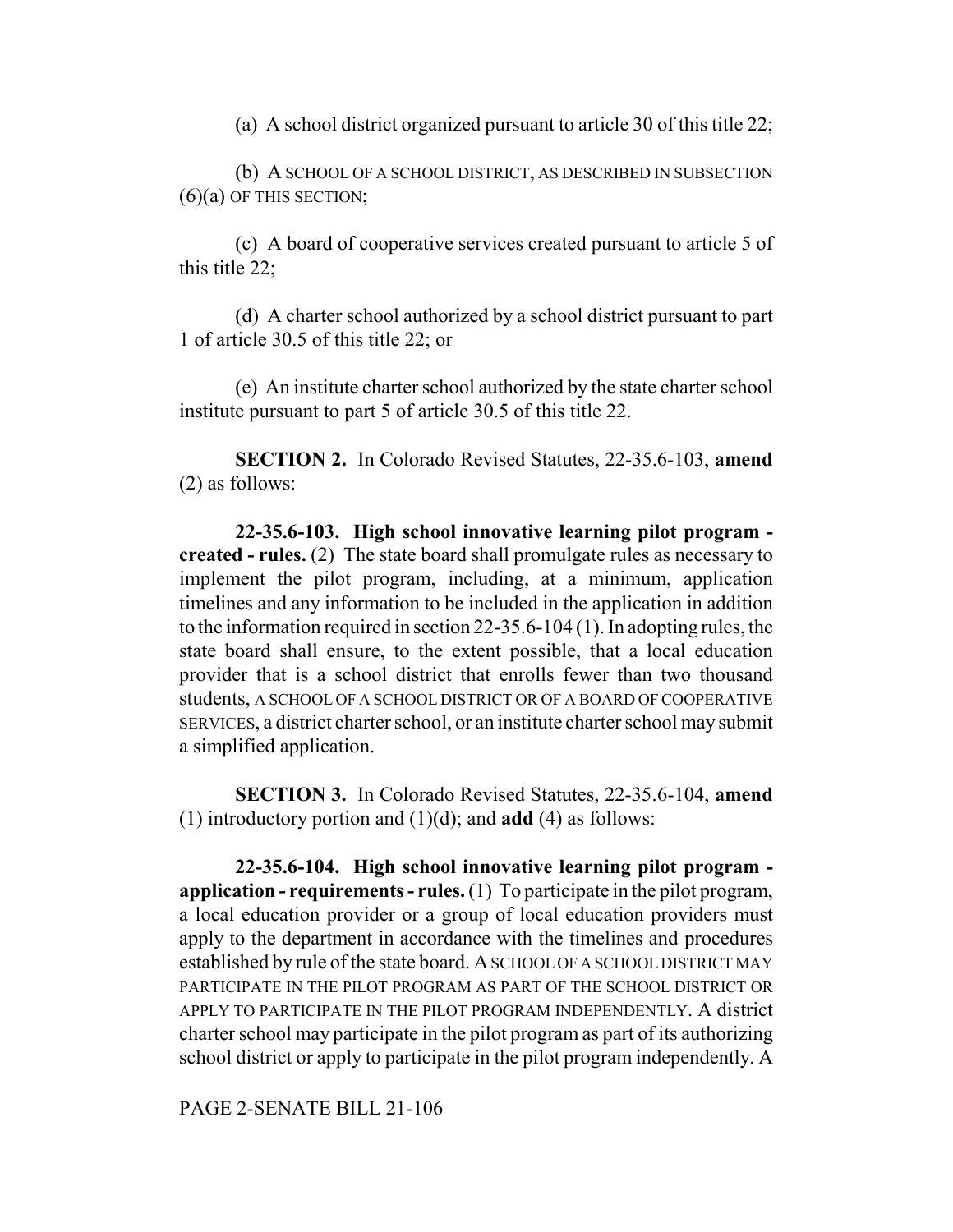board of cooperative services may apply on behalf of its member school districts or to implement an innovative learning plan in a public high school operated by the board of cooperative services. An application must include:

(d) A description of the innovative learning plan that the applicant expects to implement, including an explanation of how it aligns with at least two of the principles specified in subsection (2) of this section and why those principles were selected or an explanation of how it meets the research-based design principles described in subsection (3) of this section, AND HOW THE APPLICANT'S INNOVATIVE LEARNING PLAN DISPROPORTIONATELY BENEFITS UNDERSERVED STUDENTS.

(4) IN SELECTING APPLICANTS TO PARTICIPATE IN THE PILOT PROGRAM, THE DEPARTMENT AND STATE BOARD SHALL CONSIDER WHETHER THE INNOVATIVE LEARNING PLAN INCLUDES OPPORTUNITIES FOR STUDENTS TO PARTICIPATE IN REGISTERED OR UNREGISTERED APPRENTICESHIPS, INTERNSHIPS, TECHNICAL TRAINING OR SKILLS PROGRAMS THROUGH AN INDUSTRY PROVIDER, TEACHER TRAINING OPPORTUNITIES, CONCURRENT ENROLLMENT, AND PROGRAMS LEADING TO INDUSTRY-RECOGNIZED CERTIFICATES.

**SECTION 4.** In Colorado Revised Statutes, 22-35.6-105, **amend** (2)(b), (2)(c), and (3)(b); and **add** (2)(d) as follows:

**22-35.6-105. High school innovative learning pilot program department - state board - duties - legislative declaration.** (2) The department shall review the applications received and recommend to the state board applicants to participate in the pilot program. The state board, taking into account the recommendations of the department, shall select the applicants to participate in the pilot program beginning in the 2020-21 budget year. In recommending and selecting the local education providers to participate in the pilot program, the department and the state board shall consider:

(b) The quality of the innovative learning plan and the likelihood that it will result in meaningful innovative learning opportunities for students that will significantly support them in the transition from high school to postsecondary education or the workforce; and

(c) The degree to which the innovative learning plan aligns with at

PAGE 3-SENATE BILL 21-106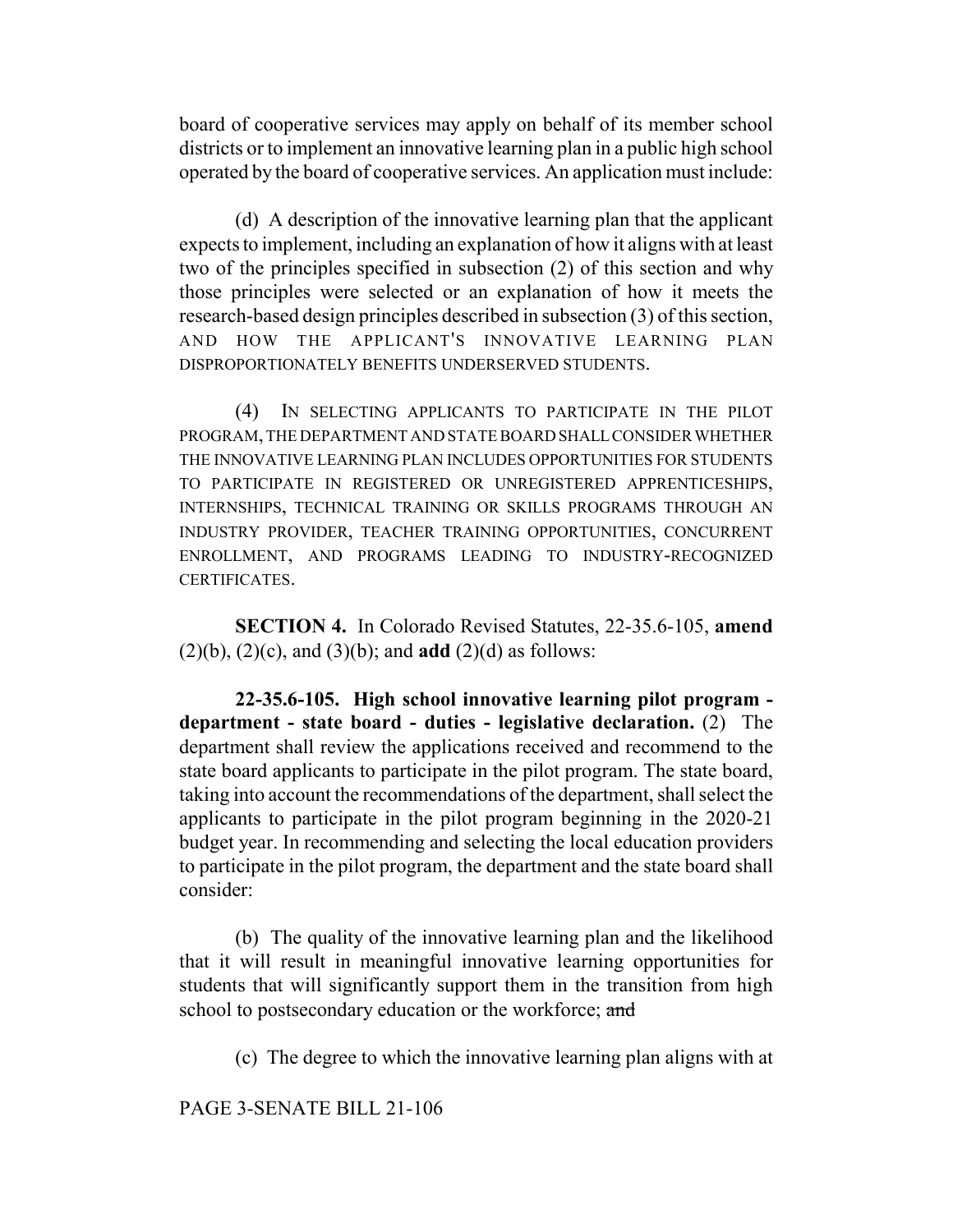least two of the principles specified in section 22-35.6-104 (2) or meets the research-based design principles described in section 22-35.6-104 (3); AND

(d) THE DEGREE TO WHICH THE INNOVATIVE LEARNING PLAN OFFERS STUDENTS ONE OR MORE OPPORTUNITIES DESCRIBED IN SECTION 22-35.6-104  $(4)$ .

(3) (b) (I) Beginning in the 2021-22 budget year, it is the intent of the general assembly to increase annually the number of local education providers that participate in the pilot program and, by the 2025-26 budget year, to achieve one hundred percent participation by local education providers that meet the requirements of this article 35.6.

(II) FOR THE 2021-22 BUDGET YEAR, AND EACH BUDGET YEAR THEREAFTER IN WHICH THE STATE BOARD SELECTS PARTICIPATING LOCAL EDUCATION PROVIDERS, SUBJECT TO AVAILABLE APPROPRIATIONS, THE STATE BOARD IS ENCOURAGED TO SELECT UP TO TWENTY APPLICANTS AND IS NOT LIMITED TO THE CRITERIA SPECIFIED IN SUBSECTION  $(3)(a)(I)$  OF THIS SECTION.

**SECTION 5.** In Colorado Revised Statutes, **add** part 13 to article 3.3 of title 23 as follows:

## PART 13

# FOURTH-YEAR INNOVATION PILOT PROGRAM

**23-3.3-1301. Legislative declaration.** (1) THE GENERAL ASSEMBLY FINDS AND DECLARES THAT:

(a) THROUGH THE INNOVATIVE LEARNING OPPORTUNITIES PILOT PROGRAM, CONCURRENT ENROLLMENT, APPRENTICESHIPS, INTERNSHIPS, AND OTHER HIGH SCHOOL TRANSITION PROGRAMS AND OPPORTUNITIES, STUDENTS ARE ABLE TO PURSUE MULTIPLE PATHWAYS TO CAREER AND POSTSECONDARY TRAINING AND EDUCATION;

(b) SOME STUDENTS WHO HAVE MET HIGH SCHOOL GRADUATION REQUIREMENTS EARLY AND WANT TO PURSUE CAREER AND POSTSECONDARY TRAINING AND EDUCATION OUTSIDE OF THE SCHOOL SETTING FACE SIGNIFICANT FINANCIAL BARRIERS TO DOING SO; AND

#### PAGE 4-SENATE BILL 21-106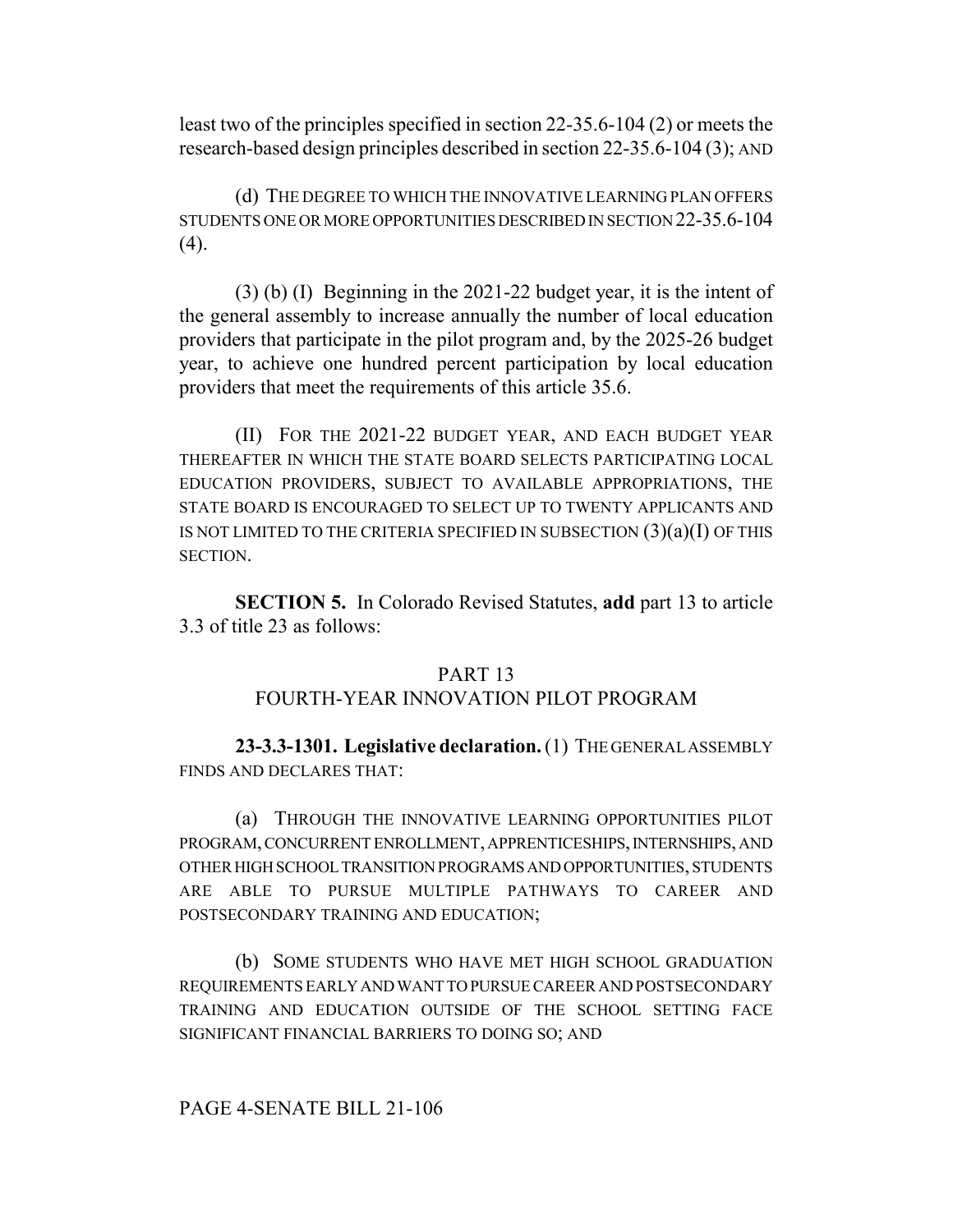(c) A STATE-FUNDED FOURTH-YEAR INNOVATION PILOT PROGRAM WOULD HELP LOW-INCOME STUDENTS WITH THE DRIVE AND AMBITION TO COMPLETE HIGH SCHOOL EARLY TO PAY FOR CAREER AND POSTSECONDARY TRAINING AND EDUCATION.

(2) THEREFORE, THE GENERAL ASSEMBLY DECLARES THAT LOW-INCOME STUDENTS WHO GRADUATE EARLY FROM A HIGH SCHOOL PARTICIPATING IN THE PILOT PROGRAM SHOULD BE AWARDED STATE FUNDING THROUGH THE FOURTH-YEAR INNOVATION PILOT PROGRAM TO BE USED TO PURSUE CAREER AND POSTSECONDARY TRAINING AND EDUCATION AFTER HIGH SCHOOL.

**23-3.3-1302. Definitions.** AS USED IN THIS PART 13, UNLESS THE CONTEXT OTHERWISE REQUIRES:

(1) "DEPARTMENT" MEANS THE DEPARTMENT OF HIGHER EDUCATION CREATED PURSUANT TO SECTION 24-1-114.

(2) "DEPARTMENT OF EDUCATION" MEANS THE DEPARTMENT OF EDUCATION CREATED IN SECTION 24-1-115.

(3) "ELIGIBLE GRADUATE" MEANS A LOW-INCOME STUDENT WHO HAS GRADUATED EARLY FROM A HIGH SCHOOL PARTICIPATING IN THE PILOT PROGRAM AND WHO HAS MET THE REQUIREMENTS OF THIS PART 13 TO RECEIVE STATE FUNDING UNDER THE PILOT PROGRAM.

(4) "FOURTH-YEAR INNOVATION PILOT PROGRAM FUND" OR "FUND" MEANS THE FOURTH-YEAR INNOVATION PILOT PROGRAM FUND CREATED IN SECTION 23-3.3-1306.

(5) "GRADUATE EARLY" MEANS BEING AWARDED A HIGH SCHOOL DIPLOMA FROM A HIGH SCHOOL PARTICIPATING IN THE PILOT PROGRAM, PRIOR TO ENROLLING IN THE FOURTH YEAR OF HIGH SCHOOL OR PRIOR TO THE SECOND SEMESTER OF THE FOURTH YEAR OF HIGH SCHOOL.

(6) "INSTITUTION OF HIGHER EDUCATION" MEANS A STATE INSTITUTION OF HIGHER EDUCATION, AS DEFINED IN SECTION 23-18-102(10), OR ANY ACCREDITED CAMPUS OF A STATE INSTITUTION OF HIGHER EDUCATION; A LOCAL DISTRICT COLLEGE, AS DEFINED IN SECTION 23-71-102  $(1)(a)$ ; AN AREA TECHNICAL COLLEGE, AS DEFINED IN SECTION 23-60-103(1);

## PAGE 5-SENATE BILL 21-106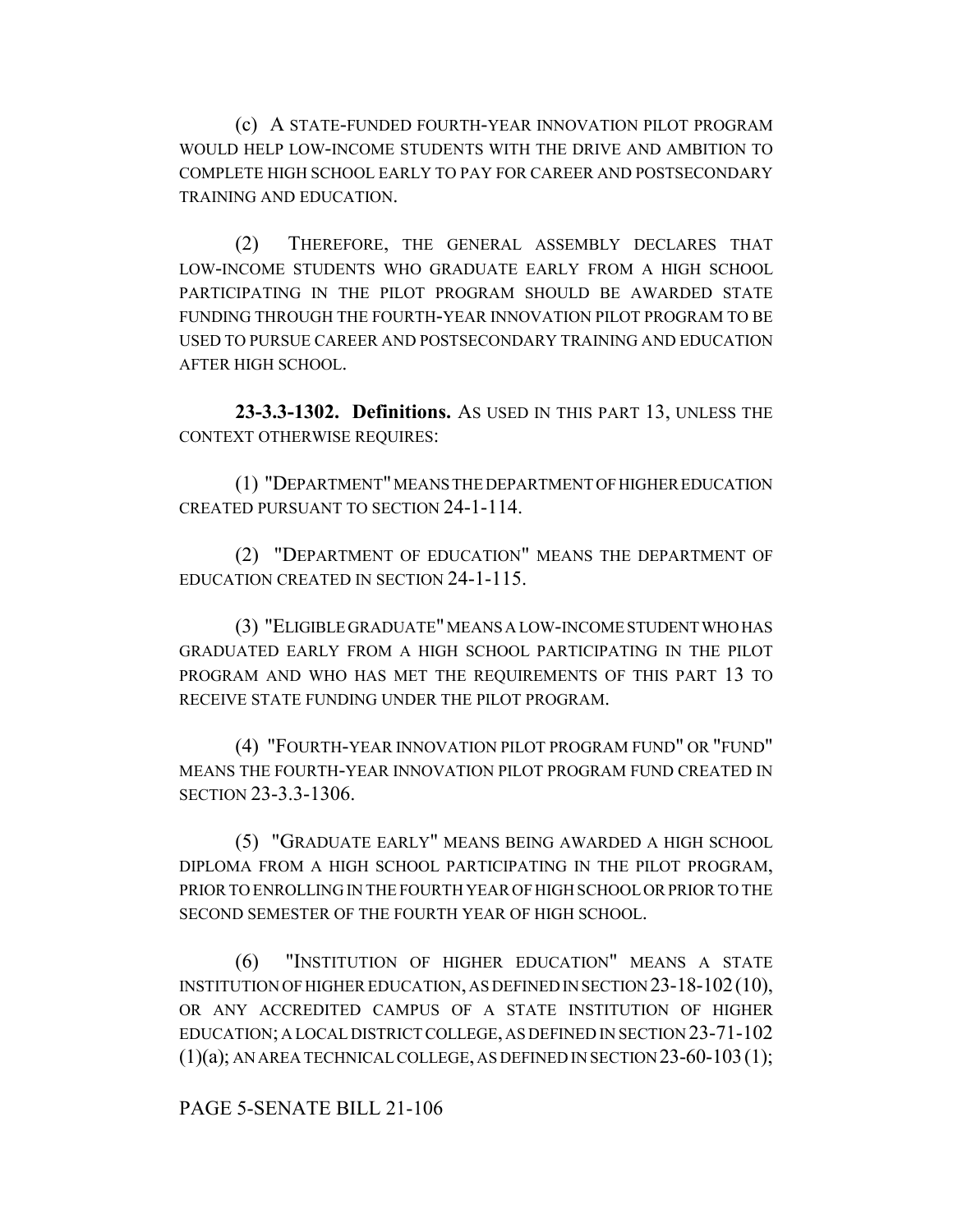OR A PRIVATE OCCUPATIONAL SCHOOL, AS DEFINED IN SECTION 23-64-103 (20), THAT IS AUTHORIZED BY THE PRIVATE OCCUPATIONAL SCHOOL DIVISION PURSUANT TO ARTICLE 64 OF THIS TITLE 23.

(7) "LOCAL EDUCATION PROVIDER" MEANS:

(a) A SCHOOL DISTRICT ORGANIZED PURSUANT TO ARTICLE 30 OF TITLE 22;

(b) A BOARD OF COOPERATIVE SERVICES CREATED PURSUANT TO ARTICLE 5 OF TITLE 22 THAT OPERATES A HIGH SCHOOL;

(c) A CHARTER SCHOOL AUTHORIZED BY A SCHOOL DISTRICT PURSUANT TO PART 1 OF ARTICLE 30.5 OF TITLE 22; OR

(d) AN INSTITUTE CHARTER SCHOOL AUTHORIZED BY THE STATE CHARTER SCHOOL INSTITUTE PURSUANT TO PART 5 OF ARTICLE 30.5 OF TITLE 22.

(8) "LOW-INCOME STUDENT" MEANS A STUDENT WHO WAS ELIGIBLE FOR FREE OR REDUCED-PRICE LUNCH PURSUANT TO THE PROVISIONS OF THE FEDERAL "RICHARD B.RUSSELL NATIONAL SCHOOL LUNCH ACT",42U.S.C. SEC. 1751 ET SEQ., IN ANY OF GRADES EIGHT THROUGH TWELVE OR WHO SATISFIES THE INCOME REQUIREMENTS FOR A GRANT FROM THE FEDERAL PELL GRANT PROGRAM OR A SUCCESSOR GRANT PROGRAM BASED ON THE SCHOOL YEAR IN WHICH THE ELIGIBLE GRADUATE GRADUATED EARLY.

(9) "PILOT PROGRAM" MEANS THE FOURTH-YEAR INNOVATION PILOT PROGRAM CREATED IN SECTION 23-3.3-1303.

(10) "POSTSECONDARY PROGRAM" MEANS A DEGREE OR CERTIFICATE PROGRAM, OTHER THAN A PROFESSIONAL DEGREE IN THEOLOGY, AS DEFINED IN SECTION 23-18-102 (9.5), OFFERED BY AN INSTITUTION OF HIGHER EDUCATION, AND A TRAINING PROGRAM OFFERED THROUGH AN APPROVED PROVIDER INCLUDED ON THE LIST OF APPROVED PROVIDERS DISSEMINATED BY THE DEPARTMENT OF LABOR AND EMPLOYMENT PURSUANT TO SECTION 8-83-225, AND THAT MEETS THE REQUIREMENTS SET FORTH IN SECTION 23-3.3-1304 (3).

(11) (a) "STATE FUNDING" MEANS:

#### PAGE 6-SENATE BILL 21-106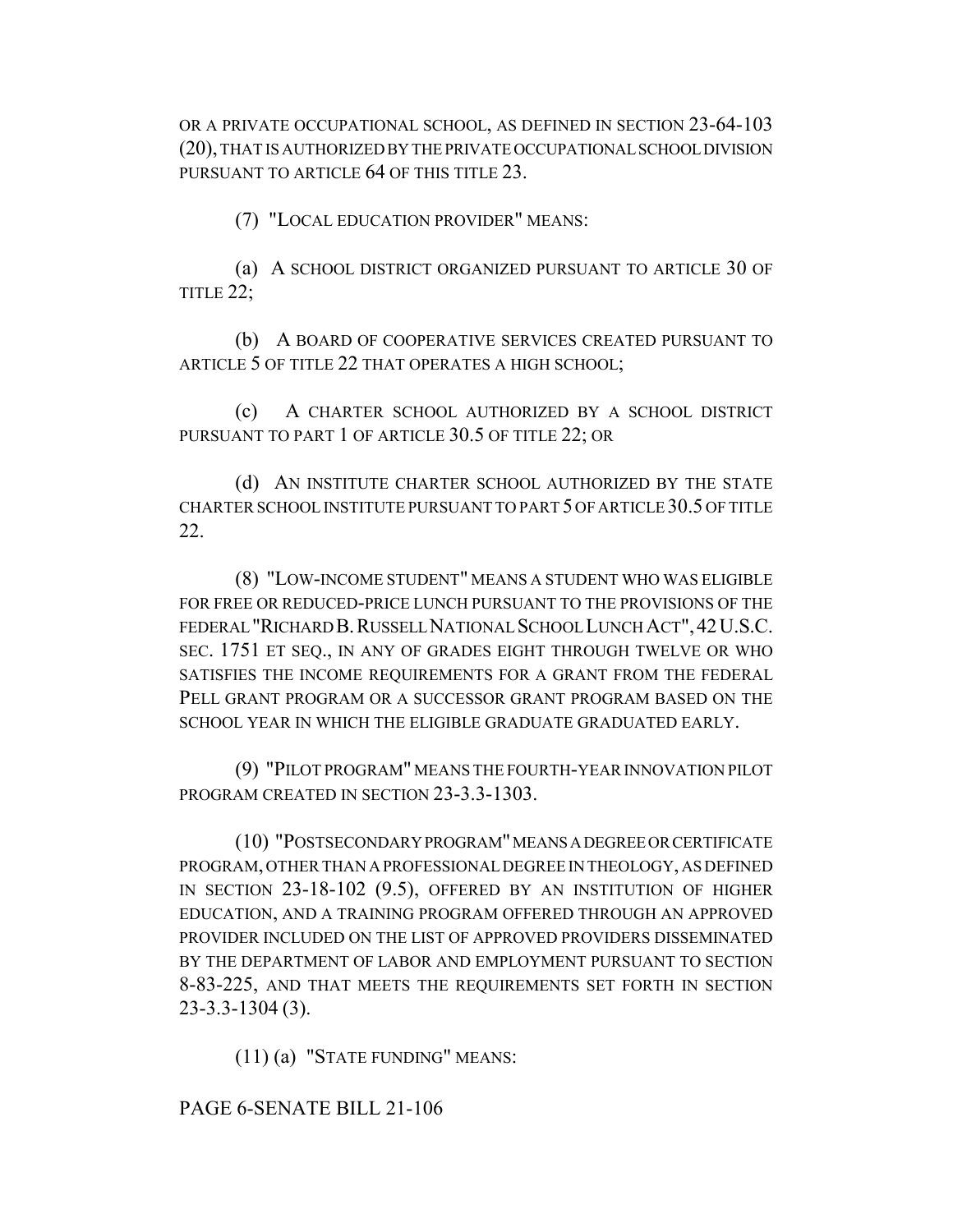(I) FOR AN ELIGIBLE GRADUATE GRADUATING PRIOR TO THE GRADUATE'S FOURTH YEAR IN HIGH SCHOOL, THE AMOUNT OF MONEY THAT AN ELIGIBLE GRADUATE RECEIVES, CALCULATED AS THE GREATER OF:

(A) SEVENTY-FIVE PERCENT OF AN AMOUNT EQUAL TO THE AVERAGE STATE SHARE OF THE STATE AVERAGE PER-PUPIL REVENUES FOR THE 2021-22 BUDGET YEAR; OR

(B) THREE THOUSAND FIVE HUNDRED DOLLARS; AND

(II) FOR AN ELIGIBLE GRADUATE GRADUATING PRIOR TO THE SECOND SEMESTER OF THE GRADUATE'S FOURTH YEAR OF HIGH SCHOOL, THE AMOUNT OF MONEY THAT AN ELIGIBLE GRADUATE RECEIVES, CALCULATED AS THE GREATER OF:

(A) FORTY-FIVE PERCENT OF AN AMOUNT EQUAL TO THE AVERAGE STATE SHARE OF THE STATE AVERAGE PER-PUPIL REVENUES FOR THE 2021-22 BUDGET YEAR; OR

(B) TWO THOUSAND DOLLARS.

(b) FOR PURPOSES OF THE CALCULATIONS IN SUBSECTION (10)(a) OF THIS SECTION, "THE AVERAGE STATE SHARE OF THE STATE AVERAGE PER-PUPIL REVENUES FOR THE 2021-22 BUDGET YEAR" IS THE AMOUNT CALCULATED DURING THE 2021 REGULAR LEGISLATIVE SESSION.

**23-3.3-1303. Fourth-year innovation pilot program - creation eligibility - award of state funding - commission policies.** (1) (a) THERE IS CREATED IN THE DEPARTMENT THE FOURTH-YEAR INNOVATION PILOT PROGRAM. THE PURPOSE OF THE PILOT PROGRAM IS TO PROVIDE STATE FUNDING TO LOW-INCOME STUDENTS WHO GRADUATE EARLY FROM A HIGH SCHOOL PARTICIPATING IN THE PILOT PROGRAM.

(b) THE PILOT PROGRAM IS LIMITED TO FIVE LOCAL EDUCATION PROVIDERS OR GROUP OF PROVIDERS WITH THE FIRST COHORT OF GRADUATES GRADUATING EARLY DURING THE 2021-22 SCHOOL YEAR AND THE LAST COHORT OF GRADUATES GRADUATING EARLY DURING THE 2025-26 SCHOOL YEAR. A LOCAL EDUCATION PROVIDER OR A GROUP OF LOCAL EDUCATION PROVIDERS MAY APPLY TO THE DEPARTMENT TO PARTICIPATE IN THE PILOT PROGRAM.THE COMMISSION SHALL SELECT PILOT PROGRAM PARTICIPANTS,

PAGE 7-SENATE BILL 21-106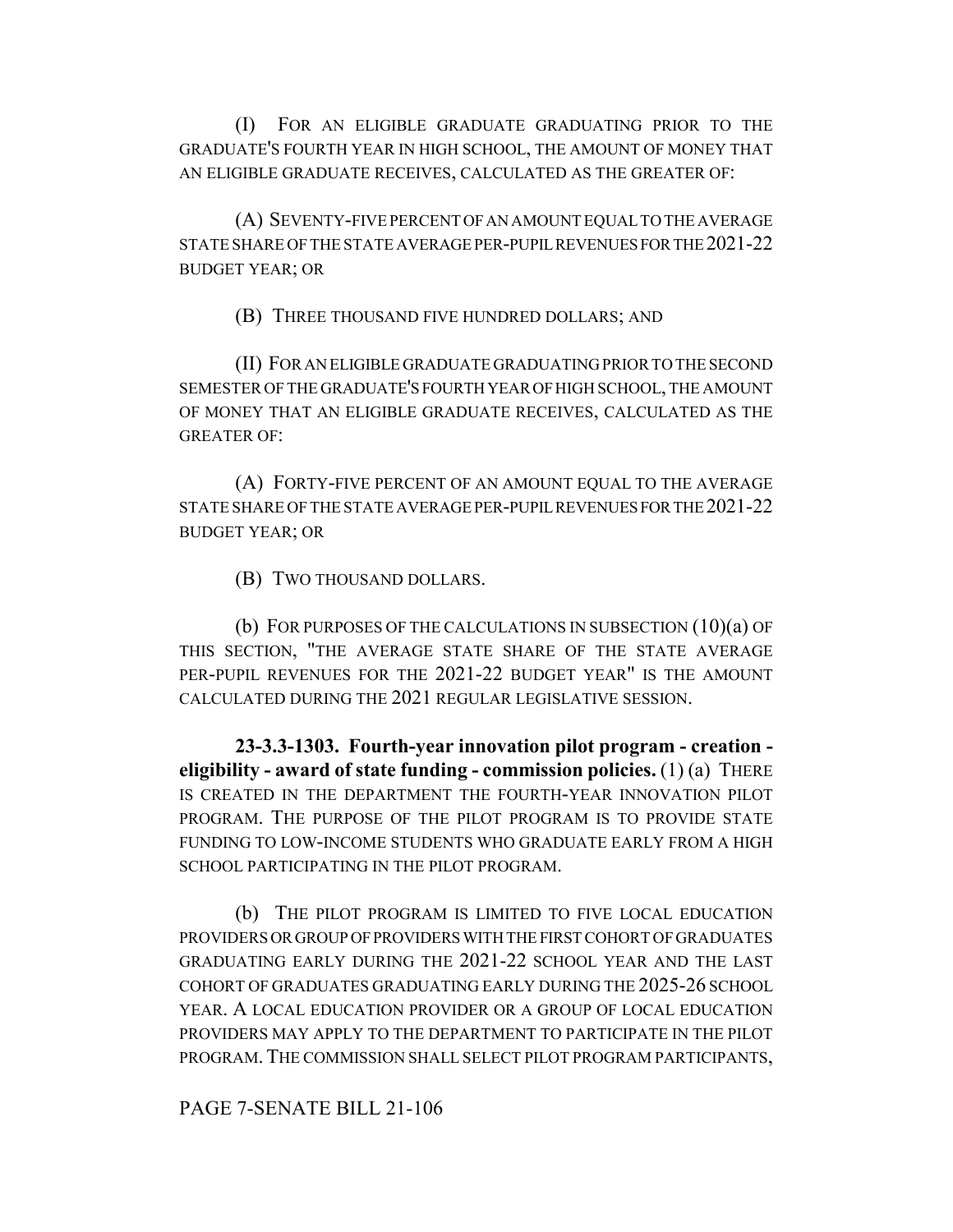INCLUDING A MIX OF URBAN, SUBURBAN, AND RURAL LOCAL EDUCATION PROVIDERS. IN THE PILOT PROGRAM APPLICATION, THE APPLICANT OR APPLICANTS SHALL INDICATE WHICH HIGH SCHOOLS ARE PARTICIPATING IN THE PILOT PROGRAM. WITH APPROVAL OF THE CHARTER SCHOOL, A SCHOOL DISTRICT THAT IS SELECTED TO PARTICIPATE IN THE PILOT PROGRAM MAY ALSO INCLUDE A CHARTER SCHOOL AUTHORIZED BY THE SCHOOL DISTRICT AS ONE OF ITS DESIGNATED HIGH SCHOOLS.

(2) THE COMMISSION SHALL ADOPT ANY NECESSARY POLICIES AND THE DEPARTMENT SHALL ADOPT ANY NECESSARY GUIDELINES TO IMPLEMENT AND ADMINISTER THE PILOT PROGRAM.

(3) (a) NO LATER THAN JULY 1, 2022, AND NO LATER THAN JULY 1 EACH YEAR THEREAFTER, THE LOCAL EDUCATION PROVIDER OF A LOW-INCOME STUDENT WHO HAS GRADUATED EARLY DURING THE IMMEDIATELY PRECEDING BUDGET YEAR SHALL NOTIFY THE DEPARTMENT AND THE DEPARTMENT OF EDUCATION OF THE STUDENT'S EARLY GRADUATION, THE NAME OF THE HIGH SCHOOL, AND THE GRADUATION DATE. THE LOCAL EDUCATION PROVIDER SHALL NOTIFY THE DEPARTMENT AND THE DEPARTMENT OF EDUCATION IF THERE IS A CORRECTION TO THE INFORMATION PROVIDED PURSUANT TO THIS SUBSECTION (3)(a).

(b) (I) IN THE ANNUAL GENERAL APPROPRIATION ACT ENACTED FOR THE BUDGET YEAR THAT COMMENCES IN JULY FOLLOWING THE STUDENT'S EARLY GRADUATION DATE, THE GENERAL ASSEMBLY SHALL APPROPRIATE TO THE FOURTH-YEAR INNOVATION PILOT PROGRAM FUND, ON BEHALF OF EACH ELIGIBLE GRADUATE, AN AMOUNT OF MONEY SUFFICIENT FOR PAYMENT OF THE STATE FUNDING FOR EACH ELIGIBLE GRADUATE.

(II) THE GENERAL ASSEMBLY SHALL ALSO APPROPRIATE TO THE DEPARTMENT OF EDUCATION IN THE BUDGET YEAR THAT COMMENCES IN JULY FOLLOWING THE STUDENT'S EARLY GRADUATION AN AMOUNT SUFFICIENT FOR PAYMENT OF TWENTY-FIVE PERCENT OF THE AVERAGE STATE SHARE OF THE STATE AVERAGE PER-PUPIL REVENUES FOR THE 2021-22 BUDGET YEAR, AS CALCULATED DURING THE 2021 REGULAR LEGISLATIVE SESSION, FOR DISTRIBUTION TO THE LOCAL EDUCATION PROVIDER FROM WHICH THE ELIGIBLE GRADUATE GRADUATED EARLY PRIOR TO COMPLETION OF THEIR FOURTH YEAR OF HIGH SCHOOL.THE LOCAL EDUCATION PROVIDER IS ENCOURAGED TO DIRECT A PORTION OF THE MONEY RECEIVED PURSUANT TO THIS SUBSECTION  $(3)(b)(II)$  TO HIGH-QUALITY CAREER AND

#### PAGE 8-SENATE BILL 21-106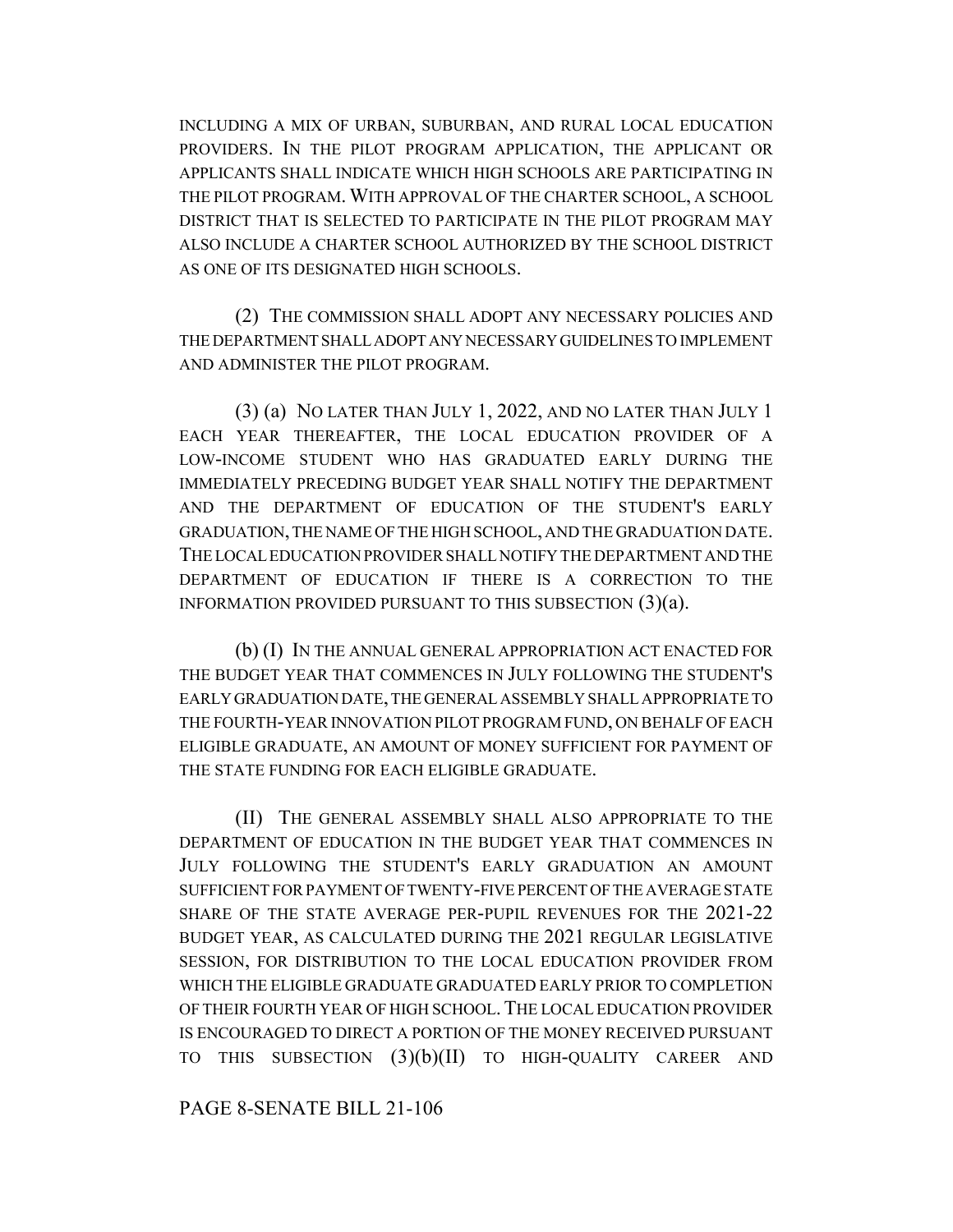POSTSECONDARY COUNSELING AND SUPPORTS TO ENSURE THAT STUDENTS WHO MAY BE ELIGIBLE FOR STATE FUNDING ARE AWARE OF THE PILOT PROGRAM AND RECEIVE APPROPRIATE ASSISTANCE IN DETERMINING HOW TO ALLOCATE STATE FUNDING RECEIVED PURSUANT TO THE PILOT PROGRAM TO THEIR INTENDED POSTSECONDARY PROGRAM.

(c) NOTWITHSTANDING ANY PROVISION OF THIS SUBSECTION (3) TO THE CONTRARY, AN ELIGIBLE GRADUATE IS NOT DISQUALIFIED FROM RECEIVING STATE FUNDING DUE SOLELY TO THE LOCAL EDUCATION PROVIDER'S FAILURE TO SEND THE REQUIRED NOTICE TO THE DEPARTMENT BY THE DEADLINE SET FORTH IN SUBSECTION  $(3)(a)$  OF THIS SECTION. THE DEPARTMENT SHALL REQUEST SUPPLEMENTAL MONEY, AS NECESSARY, TO DISBURSE STATE FUNDING ON BEHALF OF ALL ELIGIBLE GRADUATES.

**23-3.3-1304. Receipt and use of state funding.** (1) TO RECEIVE STATE FUNDING PURSUANT TO THE PILOT PROGRAM, AN ELIGIBLE GRADUATE MUST GRADUATE EARLY FROM A HIGH SCHOOL PARTICIPATING IN THE PILOT PROGRAM. THE ELIGIBLE GRADUATE MUST COMMENCE A POSTSECONDARY PROGRAM WITHIN EIGHTEEN MONTHS AFTER GRADUATING EARLY, OR THE ELIGIBLE GRADUATE FORFEITS THE STATE FUNDING.

(2) (a) THE DEPARTMENT SHALL DISBURSE STATE FUNDING ON BEHALF OF THE ELIGIBLE GRADUATE TO THE ELIGIBLE GRADUATE'S POSTSECONDARY PROGRAM WITHIN THIRTY BUSINESS DAYS AFTER A REQUEST IS MADE IN THE MANNER DETERMINED PURSUANT TO COMMISSION POLICIES AND DEPARTMENT GUIDELINES. THE ELIGIBLE GRADUATE'S POSTSECONDARY PROGRAM SHALL REMIT TO THE ELIGIBLE GRADUATE THAT PORTION OF STATE FUNDING REMAINING AFTER PAYMENT OF TUITION, FEES, AND OTHER EXPENSES RELATED TO THE STUDENT'S COST OF ATTENDANCE THAT ARE PAYABLE TO THE POSTSECONDARY PROGRAM. THE ELIGIBLE GRADUATE SHALL USE REMAINING STATE FUNDING FOR THE PURPOSES DESCRIBED IN SUBSECTION (2)(b) OF THIS SECTION.

(b) STATE FUNDING RECEIVED PURSUANT TO THE PILOT PROGRAM MUST BE USED FOR TUITION, FEES, BOOKS, TRANSPORTATION, AND OTHER EXPENSES ASSOCIATED WITH THE ELIGIBLE GRADUATE'S COST OF ATTENDANCE, AS DEFINED IN SECTION 23-3.3-1002, AT THE POSTSECONDARY PROGRAM, AS DETERMINED BY THE DEPARTMENT PURSUANT TO FEDERAL LAW, AS WELL ANY EQUIPMENT NEEDED TO PURSUE WORK-BASED LEARNING TRAINING.

### PAGE 9-SENATE BILL 21-106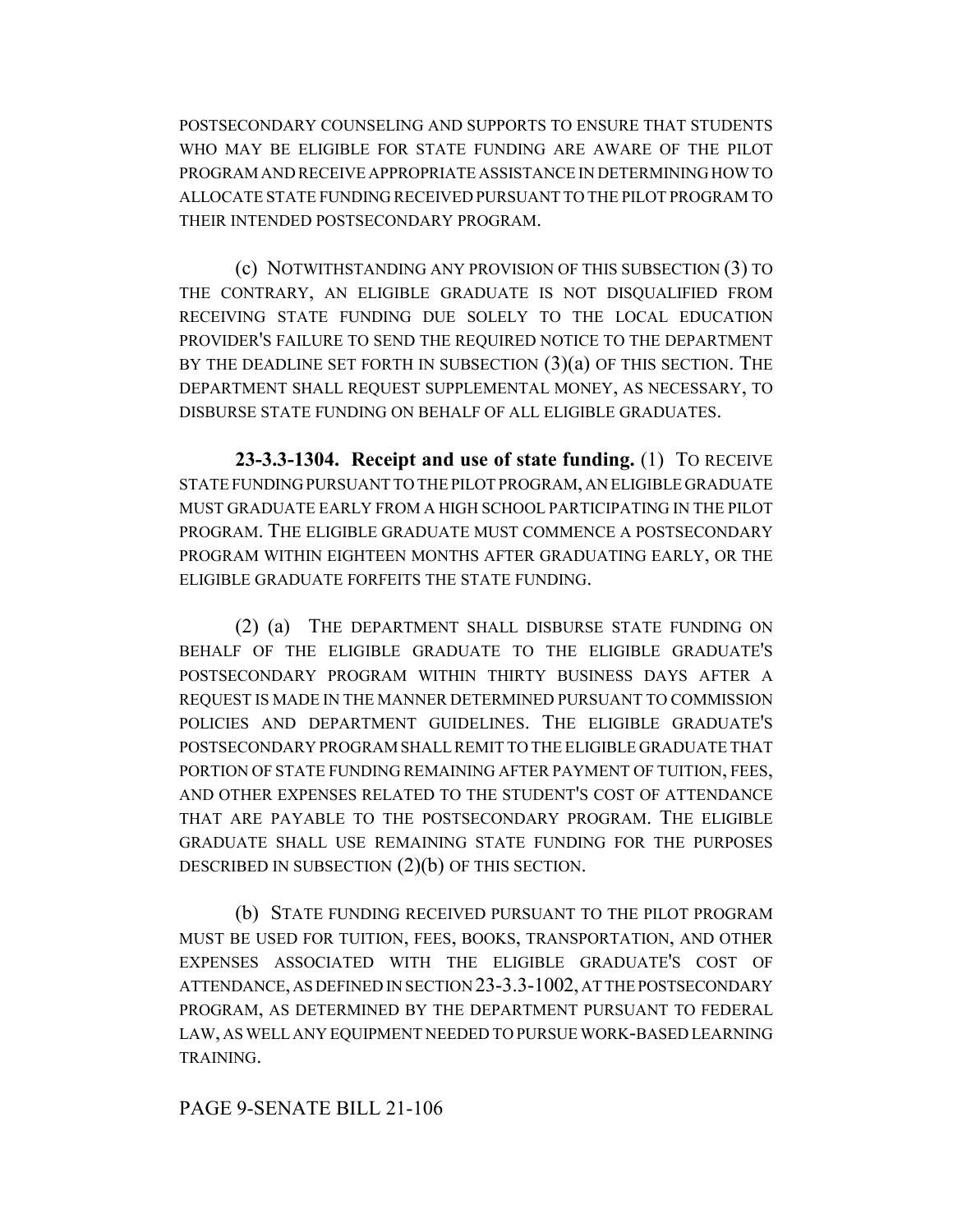(c) THE POSTSECONDARY PROGRAM SHALL ENSURE THAT THE STATE FUNDING IS USED IN ACCORDANCE WITH THE REQUIREMENTS OF THIS SECTION. THE DEPARTMENT SHALL DISSEMINATE GUIDELINES TO PARTICIPATING POSTSECONDARY PROGRAMS CLEARLY DESCRIBING THE ALLOWABLE USES OF STATE FUNDING UNDER THIS SECTION AND ESTABLISHING THE EXPECTATION THAT THE POSTSECONDARY PROGRAMS ENSURE APPROPRIATE USE OF STATE FUNDING.

(3) IN ORDER TO RECEIVE FUNDING AS A POSTSECONDARY PROGRAM PURSUANT TO THIS PART 13, THE POSTSECONDARY PROGRAM MUST HAVE QUALIFIED INSTRUCTORS CONSISTENT WITH THE POSTSECONDARY PROGRAM'S ACCREDITATION OR AUTHORIZATION, AND:

(a) A TRAINING PROGRAM PROVIDER MUST BE IN COMPLIANCE WITH ALL ELIGIBILITY AND QUALITY REQUIREMENTS FOR FUNDING UNDER THE FEDERAL "WORKFORCE INNOVATION AND OPPORTUNITY ACT", 29 U.S.C. SEC. 3101 ET SEQ., REFERRED TO IN THIS SECTION AS "WIOA", AND BE SUBJECT TO THE EQUAL OPPORTUNITY AND NONDISCRIMINATION REQUIREMENTS OF WIOA AND ITS IMPLEMENTING REGULATIONS AT 29CFR PART 38; AND

(b) AN INSTITUTION OF HIGHER EDUCATION SHALL COMPLY WITH ALL STATE AND LOCAL SAFETY REQUIREMENTS AND WITH FEDERAL LAWS PROHIBITING DISCRIMINATING AGAINST STUDENTS, INCLUDING TITLE IX OF THE "EDUCATION AMENDMENTS OF 1972", THE "AMERICANS WITH DISABILITIES ACT", SECTION 504 OF THE "REHABILITATION ACT OF 1973", TITLE VI OF THE "CIVIL RIGHTS ACT OF 1964", AND THE "AGE DISCRIMINATION ACT OF 1975", AND ANY OTHER FEDERAL DISCRIMINATION STATUTES.

**23-3.3-1305. Reporting requirements.** (1) ON OR BEFORE NOVEMBER 1, 2022, AND ON OR BEFORE NOVEMBER 1 OF EACH YEAR THEREAFTER IN WHICH STATE FUNDING IS DISBURSED ON BEHALF OF AN ELIGIBLE GRADUATE, THE DEPARTMENT SHALL SUBMIT A REPORT TO THE DEPARTMENT OF EDUCATION, THE GOVERNOR'S OFFICE OF STATE PLANNING AND BUDGETING, THE JOINT BUDGET COMMITTEE, AND THE EDUCATION COMMITTEES OF THE HOUSE OF REPRESENTATIVES AND OF THE SENATE, OR THEIR SUCCESSOR COMMITTEES, WHICH REPORT MUST INCLUDE, AT A MINIMUM, THE FOLLOWING DATA AND INFORMATION, AS APPLICABLE: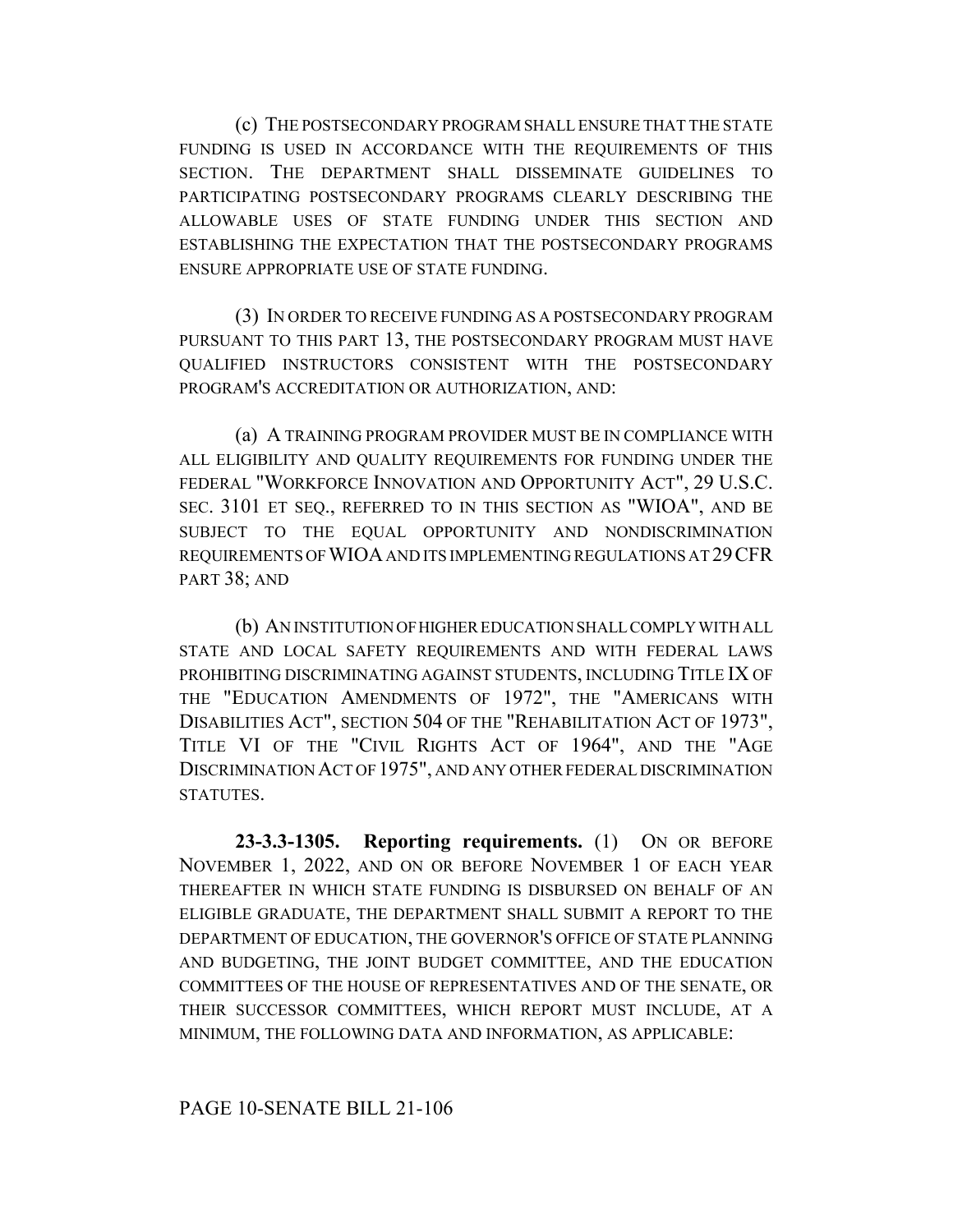(a) THE NUMBER OF ELIGIBLE GRADUATES RECEIVING STATE FUNDING IN THE CURRENT BUDGET YEAR AND THE HIGH SCHOOLS FROM WHICH THE ELIGIBLE GRADUATES GRADUATED;

(b) THE AMOUNT OF STATE FUNDING AWARDED TO EACH ELIGIBLE GRADUATE FOR THE APPLICABLE BUDGET YEAR AND THE AMOUNT OF STATE FUNDING, IF ANY, REMITTED TO AN ELIGIBLE GRADUATE BY THE POSTSECONDARY PROGRAM PURSUANT TO SECTION 23-3.3-1304 (2)(a);

(c) DEMOGRAPHIC DATA OF ELIGIBLE GRADUATES RECEIVING STATE FUNDING;

(d) THE AMOUNT OF MONEY DISBURSED TO A LOCAL EDUCATION PROVIDER FOR STUDENTS WHO GRADUATED EARLY IN THE PRIOR BUDGET YEAR;

(e) THE POSTSECONDARY PROGRAM FOR WHICH THE ELIGIBLE GRADUATE USED THE STATE FUNDING;

(f) THE NUMBER OF STUDENTS WHO HAVE REQUESTED STATE FUNDING FOR THE CURRENT BUDGET YEAR PRIOR TO THE DATE OF THE REPORT, THE TOTAL AMOUNT OF STATE FUNDING REQUESTED, THE ESTIMATED TOTAL EXPENDITURES FROM THE FUND IN THE CURRENT BUDGET YEAR, AND THE AMOUNT OF STATE FUNDING THAT HAS BEEN FORFEITED OR IS PROJECTED TO BE FORFEITED FOR THE CURRENT BUDGET YEAR;

(g) REQUESTED ADJUSTMENTS TO THE APPROPRIATION FOR THE PILOT PROGRAM AND RECOMMENDATIONS FOR CHANGES TO THE IMPLEMENTATION OF THE PILOT PROGRAM OR STATUTORY LANGUAGE, IF ANY; AND

(h) OUTCOMES AND DATA DESCRIBED IN SUBSECTION (3) OF THIS SECTION FOR ELIGIBLE GRADUATES WHO RECEIVED STATE FUNDING.

(2) NOTWITHSTANDING SECTION  $24$ -1-136  $(11)(a)(I)$  to the CONTRARY, THE REPORTING REQUIREMENTS SET FORTH IN SUBSECTION (1) OF THIS SECTION CONTINUE INDEFINITELY.

(3) (a) THE DEPARTMENT OF LABOR AND EMPLOYMENT SHALL COMMUNICATE THE REPORTING EXPECTATIONS UNDER THE FEDERAL "WORKFORCE INNOVATION AND OPPORTUNITY ACT", 29 U.S.C. SEC. 3101

## PAGE 11-SENATE BILL 21-106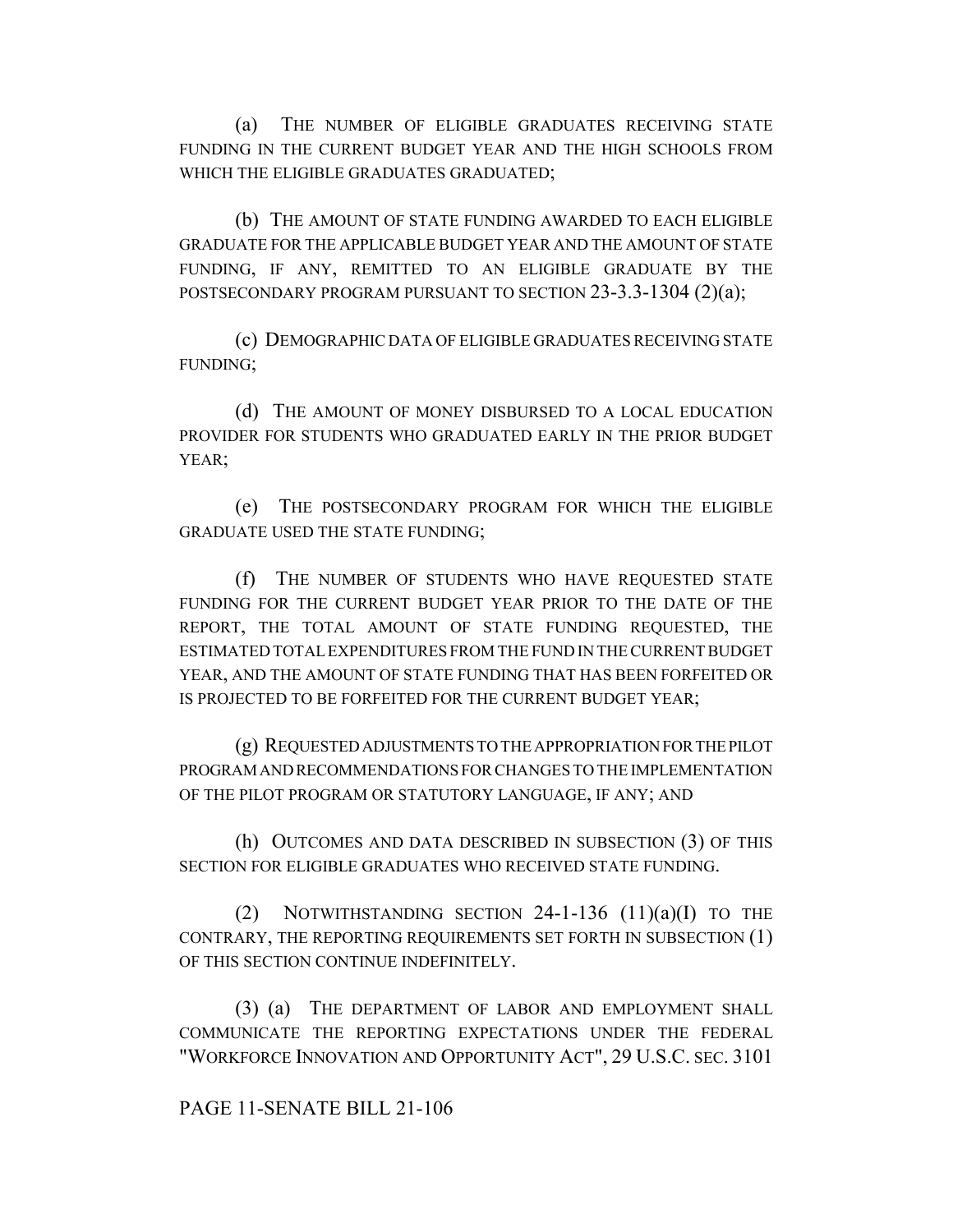ET SEQ., TO ALL APPROVED TRAINING PROVIDERS RECEIVING STATE FUNDING PURSUANT TO THIS PART 13 TO ENSURE THAT PARTICIPATION AND EMPLOYMENT OUTCOMES FOR EARLY GRADUATES ARE INCLUDED IN EXISTING DEPARTMENT OF LABOR AND EMPLOYMENT REPORTING.

(b) THE DEPARTMENT SHALL COMMUNICATE REPORTING EXPECTATIONS TO INSTITUTIONS OF HIGHER EDUCATION RECEIVING STATE FUNDING PURSUANT TO THIS PART 13 TO ENSURE THAT EARLY GRADUATES ARE INCLUDED IN EXISTING DEPARTMENT DATA COLLECTIONS REGARDING OUTCOMES SUCH AS COMPLETION RATES, EARNINGS, AND EMPLOYMENT OUTCOMES.

(c) TO THE EXTENT PRACTICABLE, POSTSECONDARY PROGRAMS RECEIVING STATE FUNDING PURSUANT TO THIS PART 13 SHALL CONDUCT AN ASSESSMENT TO DETERMINE WHY AN EARLY GRADUATE WHO LEFT THE POSTSECONDARY PROGRAM PRIOR TO COMPLETION LEFT THE POSTSECONDARY PROGRAM.

**23-3.3-1306. Fourth-year innovation pilot program fund creation - reversion.** (1) THERE IS CREATED IN THE STATE TREASURY THE FOURTH-YEAR INNOVATION PILOT PROGRAM FUND. THE FUND CONSISTS OF MONEY APPROPRIATED OR TRANSFERRED TO THE FUND BY THE GENERAL ASSEMBLY ON BEHALF OF ELIGIBLE GRADUATES.

(2) THE STATE TREASURER SHALL CREDIT ALL INTEREST AND INCOME DERIVED FROM THE DEPOSIT AND INVESTMENT OF MONEY IN THE FUND TO THE FUND.

(3) THE DEPARTMENT SHALL NOTIFY THE STATE TREASURER OF THE AMOUNT OF ANY FORFEITED STATE FUNDING FOR ELIGIBLE GRADUATES REMAINING IN THE FUND AT THE END OF THE FISCAL YEAR. THE STATE TREASURER SHALL TRANSFER THE AMOUNT OF ANY FORFEITED STATE FUNDING REMAINING IN THE FUND AT THE END OF A FISCAL YEAR TO THE GENERAL FUND. OTHER THAN FORFEITED STATE FUNDING TRANSFERRED TO THE GENERAL FUND PURSUANT TO THIS SUBSECTION (3), MONEY IN THE FUND AT THE END OF THE FISCAL YEAR REMAINS IN THE FUND AND IS NOT TRANSFERRED TO THE GENERAL FUND UNTIL THE REPEAL OF THIS PART 13 PURSUANT TO SECTION 23-3.3-1307.

(4) MONEY IN THE FUND IS CONTINUOUSLY APPROPRIATED TO THE

PAGE 12-SENATE BILL 21-106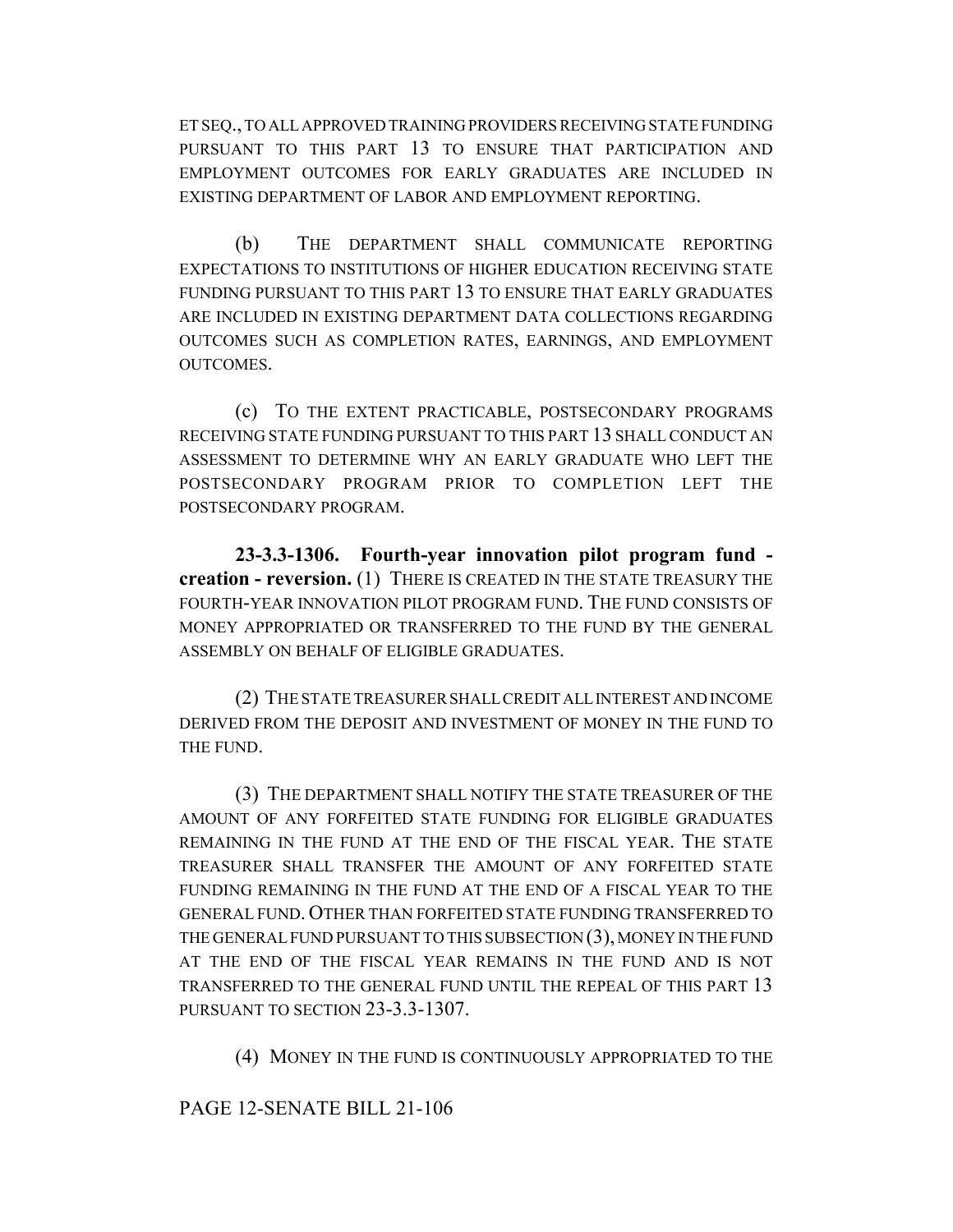DEPARTMENT FOR DISBURSEMENTS OF STATE FUNDING ON BEHALF OF ELIGIBLE GRADUATES.

**23-3.3-1307. Repeal of part.** THIS PART 13 IS REPEALED, EFFECTIVE DECEMBER 31, 2027.

**SECTION 6. Appropriation.** (1) For the 2021-22 state fiscal year, \$220,115 is appropriated to the department of education. This appropriation is from the general fund and is based on the assumption that the department will require an additional 0.3 FTE. To implement this act, the department may use this appropriation for the high school innovative learning pilot program.

(2) For the 2021-22 state fiscal year, \$44,222 is appropriated to the department of higher education. This appropriation is from the general fund, and is based on an assumption that the department will require an additional 0.6 FTE. To implement this act, the department may use this appropriation for the fourth-year innovation pilot program.

**SECTION 7. Safety clause.** The general assembly hereby finds,